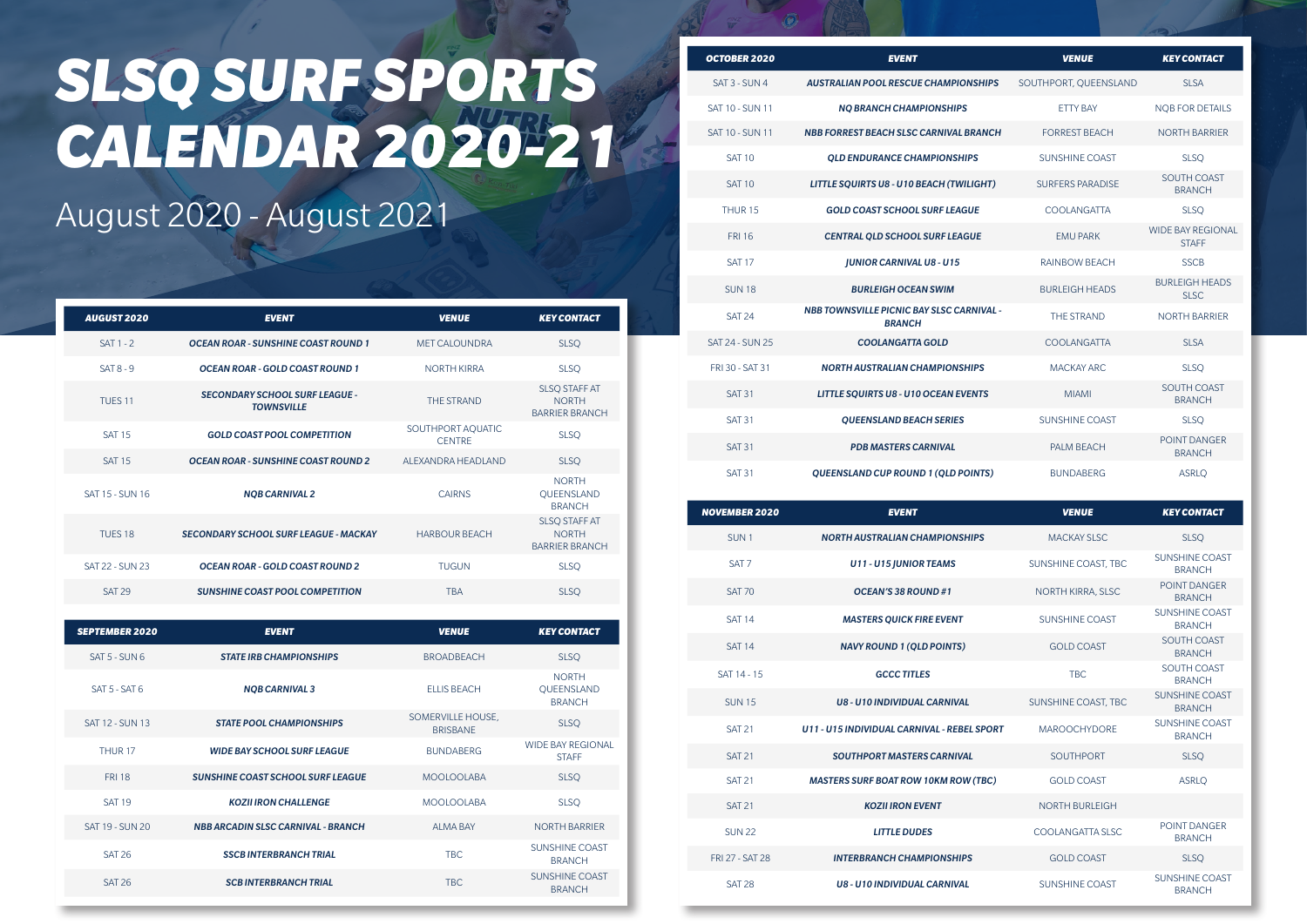| JANUARY 2021           | <b>EVENT</b>                                                      | <b>VENUE</b>          | <b>KEY CONTACT</b>                   |
|------------------------|-------------------------------------------------------------------|-----------------------|--------------------------------------|
| <b>FRI 8 - SUN 10</b>  | <b>SSCB SURF RESCUE CHAMPIONSHIPS</b>                             | <b>TBC</b>            | SUNSHINE COAST<br><b>BRANCH</b>      |
| <b>FRI 8 - SAT 9</b>   | <b>SUMMER OF SURF ROUND 2</b>                                     | <b>NSW</b>            | <b>SLSO</b>                          |
| SAT <sub>9</sub>       | <b>OCEAN'S 38 ROUND 3</b>                                         | <b>BILINGA</b>        | POINT DANGER<br><b>BRANCH</b>        |
| SAT <sub>9</sub>       | <b>OCEAN THUNDER ROUND 1</b>                                      | <b>NSW</b>            | <b>ASRLO</b>                         |
| <b>SUN10</b>           | YOUNG GUNS SURF BOAT                                              | <b>NSW</b>            | <b>ASRLO</b>                         |
| <b>FRI 15 - SUN 17</b> | <b>SCB SURF RESCUE CHAMPIONSHIPS</b>                              | <b>BROADBFACH</b>     | SOUTH COAST<br><b>BRANCH</b>         |
| <b>SAT 16 - SUN 17</b> | <b>OLD BOARD RIDING CHAMPIONSHIPS</b>                             | <b>TBC</b>            | <b>SLSO</b>                          |
| <b>SAT 16 - SUN 17</b> | <b>PDB SURF RESCUE CHAMPIONSHIPS</b>                              | <b>NORTH KIRRA</b>    | POINT DANGER<br><b>BRANCH</b>        |
| <b>SAT 23</b>          | <b>MURPHY HOMES - U14 TO OPEN CARNIVAL</b>                        | <b>MAROOCHYDORF</b>   | SUNSHINE COAST<br><b>BRANCH</b>      |
| <b>SAT 23</b>          | <b>OLD STATE TEAM SURF BOAT SELECTION</b>                         | <b>SUNSHINE COAST</b> | <b>ASRLO</b>                         |
| <b>SUN 24</b>          | <b>OUEENSLAND CUP ROUND 2</b>                                     | SUNSHINE COAST        | <b>ASRLO</b>                         |
| <b>TUF26</b>           | SLATER+GORDON BURLEIGH SWIM RUN<br><b>AUSTRALIA DAY CHALLENGE</b> | <b>BURLEIGH HEADS</b> | <b>BURLEIGHSWIMRUN</b><br>@GMAIL.COM |

| <b>FEBRUARY 2021</b>   | <b>EVENT</b>                                              | <b>VENUE</b>           | <b>KEY CONTACT</b>                     |
|------------------------|-----------------------------------------------------------|------------------------|----------------------------------------|
| SAT <sub>6</sub>       | <b>OCEAN THUNDER ROUND 2</b>                              | <b>NSW</b>             | <b>ASRLO</b>                           |
| SAT 6 - SUN 7          | <b>SSCB U11 - U15 BRANCH CHAMPIONSHIPS</b>                | <b>TBC</b>             | <b>SUNSHINE COAST</b><br><b>BRANCH</b> |
| SAT 6 - SUN 7          | <b>SCB U11 - U15 YOUTH CHAMPIONSHIPS</b>                  | <b>BURI FIGH HEADS</b> | SOUTH COAST<br><b>BRANCH</b>           |
| SAT 6 - SUN 7          | PDB U11 - U14 YOUTH CHAMPIONSHIPS                         | <b>TUGUN</b>           | POINT DANGER<br><b>BRANCH</b>          |
| <b>FRI 12 - SUN 14</b> | <b>QLD SURF RESCUE CHAMPIONSHIPS</b>                      | <b>BROADBFACH</b>      | <b>SLSQ</b>                            |
| <b>SAT 13</b>          | <b>NOOSA SKINS</b>                                        | <b>TBC</b>             | <b>ASRLO</b>                           |
| <b>SUN14</b>           | <b>SSCB U8 - U10 BRANCH TITLES</b>                        | <b>TBC</b>             | <b>SUNSHINE COAST</b><br><b>BRANCH</b> |
| FRI 19 - SUN 21        | <b>ASRL OPEN</b>                                          | <b>NSW</b>             | <b>ASRLO</b>                           |
| <b>SAT 20</b>          | <b>SUMMER OF SURF ROUND 3</b>                             | <b>NORTHCLIFFE</b>     | <b>SLSO</b>                            |
| <b>SAT 20</b>          | <b>OLD BEACH SERIES</b>                                   | <b>KURRAWA</b>         | <b>SLSQ</b>                            |
| <b>SUN 21</b>          | PDB U8 - U10 CARNIVAL                                     | <b>TBC</b>             | POINT DANGER<br><b>BRANCH</b>          |
| FRI 26 - SAT 27        | <b>PDB SENIOR/MASTERS CHAMPIONSHIPS</b><br>- BEACH EVENTS | TH & C                 | POINT DANGER<br><b>BRANCH</b>          |
| <b>SAT 27</b>          | <b>SSCB U17 - MASTERS CHAMPIONSHIPS</b>                   | <b>TBC</b>             | <b>SUNSHINE COAST</b><br><b>BRANCH</b> |
| <b>SUN 28</b>          | <b>SCB SENIOR - MASTERS CHAMPIONSHIPS</b>                 | <b>BROADBFACH</b>      | SOUTH COAST<br><b>BRANCH</b>           |

# *SLSQ SURF SPORTS CALENDAR 2020-21*

#### August 2020 - August 2021

| <b>DECEMBER 2020</b>    | <b>EVENT</b>                             | <b>VENUE</b>         | <b>KEY CONTACT</b>                     |
|-------------------------|------------------------------------------|----------------------|----------------------------------------|
| SAT <sub>5</sub>        | OCEAN'S 38 ROUND#2                       | <b>TUGUN SLSC</b>    | POINT DANGER<br><b>BRANCH</b>          |
| SAT <sub>5</sub>        | <b>SCB U8 - U10 BRANCH CHAMPIONSHIPS</b> | <b>TBC</b>           | <b>SUNSHINE COAST</b><br><b>BRANCH</b> |
| SAT <sub>5</sub>        | <b>KOZII IRON CHALLENGE EVENT</b>        | <b>RABY BAY</b>      | SOUTH COAST<br><b>BRANCH</b>           |
| SAT <sub>5</sub>        | <b>NAVY ROUND 2 (QUEENSLAND POINTS)</b>  | SUNSHINE COAST       | <b>ASRLO</b>                           |
| SUN <sub>6</sub>        | <b>U11 - U14 IRONMAN ELIMINATOR</b>      | <b>TBC</b>           |                                        |
| FRI 11 - SAT 12         | <b>SUMMER OF SURF ROUND 1</b>            | <b>BHMP</b>          | <b>SLSQ</b>                            |
| <b>SAT 12</b>           | <b>NATIONAL SURF BOAT SELECTION</b>      | <b>GOLD COAST</b>    | <b>ASRLO</b>                           |
| <b>SAT 12 - SUN 13</b>  | <b>NBB BRANCH CHAMPIONSHIPS - BRANCH</b> | SARINA SI SC         | <b>NORTH BARRIER</b>                   |
| <b>SUN13</b>            | <b>CURRUMBIN SKINS</b>                   | <b>GOLD COAST</b>    | <b>ASRLQ</b>                           |
| SAT 12 - SUN 13         | <b>YOUNG GUNS TEAMS &amp; BEACH</b>      | <b>MFRMAID BFACH</b> | SOUTH COAST<br><b>BRANCH</b>           |
| <b>THUR 17 - FRI 18</b> | <b>SUPER SURF CAMPS</b>                  | <b>CURRUMBIN</b>     |                                        |
| <b>SAT 19</b>           | <b>KOZII IRON CHALLENGE</b>              | <b>RABY BAY</b>      | <b>SLSQ</b>                            |